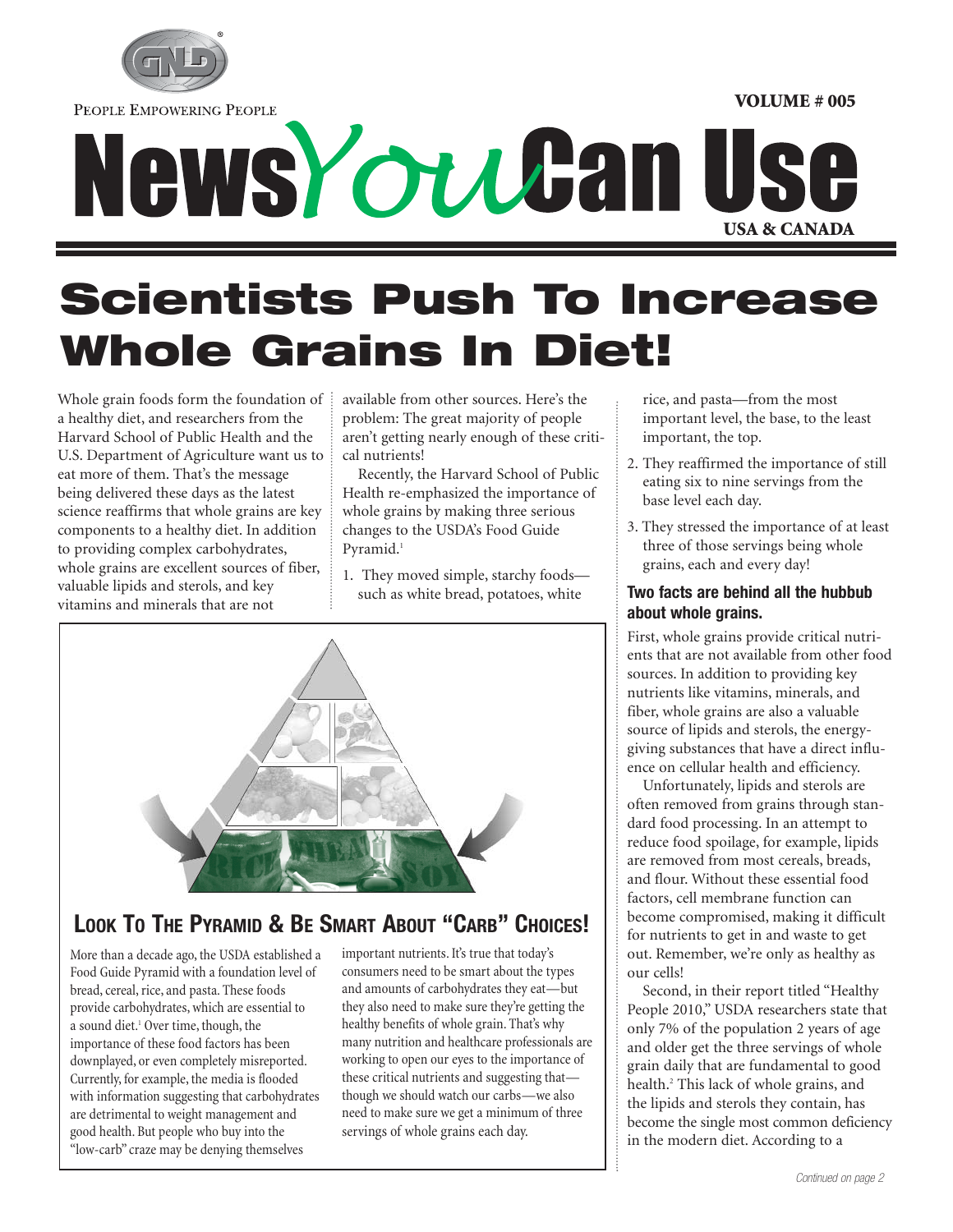#### *Continued from page 1*

recent article in the *Journal of Nutrition*, increased intake of whole-grain foods is limited by a lack of consumer awareness of the health benefits of whole grains, difficulty in identifying whole-grain foods in the market place, and higher prices for whole-grain foods.<sup>3</sup>

#### **Tre-en-en: 3-a-day is the healthy way.**

GNLD has long been familiar with the importance of whole grains and the unique nutrients they provide to the diet, and this latest round of scientific reports strongly reinforces our position. For over 46 years, we have known that good nutrition begins at the cellular level, and that whole grain lipids and sterols contribute critical factors to optimal cellular nutrition, helping to keep cell membranes healthy, permeable, and efficient able to take in nutrients and eliminate waste and be their energetic best.



In 1958, scientists formulated a dietary supplement that replaces the lipids and sterols lost through food processing and a whole-grain-deficient diet. This supplement became known as Tre-en-en Grain Concentrates, a unique combination of

concentrated extracts from wheat, rice bran, and soybeans, tested and proven to enhance cellular efficiency. Its importance in the diet today is greater than it has ever been in the past.

The foundation of the Food Guide Pyramid is the foundation of your healthy diet. So work to make sure you eat your 6- 9 servings of this important food group each day. And just so you are sure you're receiving the benefits of the whole-grain lipids and sterols you need, take three Tre-en-en each and every day!

#### **References**

- 1. www.hsph.harvard.edu
- 2 www.health.gov
- 3. "Choose A Variety of Grains Daily, Especially Whole Grains: A Challenge for Consumers", Kantor, Linda, et al Journal of Nutrition, 2001; 131:473S-486S
- 4. www.usda.gov
- 5. www.msnbc.com
- 6. www.fda.gov
- 7. www.betterhealth.vic.gov.au

### **Soft Drinks: Enemies of Digestive Health!**

**A** ta recent meeting of<br>testinal experts in<br>New Orleans, several studies cancer and gastrointestinal experts in were presented that suggest a correlation between soda consumption and esophageal cancer.



According to the U.S. Department of Agriculture, America's per capita consumption of carbonated drinks rose by 450% over the past decade.<sup>4</sup> The rate of esophageal cancer has also increased significantly, and scientists have looked for a possible correlation between these two concerns. Experts believe there may be a biological explanation. Consumption of carbonated soda causes the stomach to distend, which in turn causes the gastricreflux associated with esophageal cancer.<sup>5</sup>

With the USDA data citing the average per capita consumption of carbonated drinks of 49.2 gallons in 2000, moderation may be the key to lowering the risk of this particular cancer.<sup>4</sup>

In a world where gastrointestinal challenges lurk behind every corner, it's more important than ever for all of us to take good care of our digestive systems. GNLD's Acidophilus Plus supports optimal digestive tract function with broad-spectrum, whole-food-derived members of the acidophilus family. And, in case you find your system taxed on occasion beyond its healthy capacity, Beta-Zyme provides the relief you need by addressing the *causes* of improper intestinal digestion, not just the

### **Flavonoids: Another Link to Heart Health!**





found in tea and wine. Research indicates that flavonoids promote antioxidant activity, cellular health, and normal tissue growth and renewal throughout the body. Additionally, in a study recently

published in the *Journal of Agriculture and Food Chemistry*, a class of flavonoids known a Polymethylated flavones (PMFs) was shown to reduce LDL cholesterol. The difficulty, according to the study, is getting these important flavonoids through a regular diet. This is why for those looking to reap the benefit of these critical flavonoids, supplements offer a better solution. GNLD's Flavonoid Complex<sup>™</sup> delivers numerous

antioxidant and cholesterol benefits, including PMFs.



symptoms!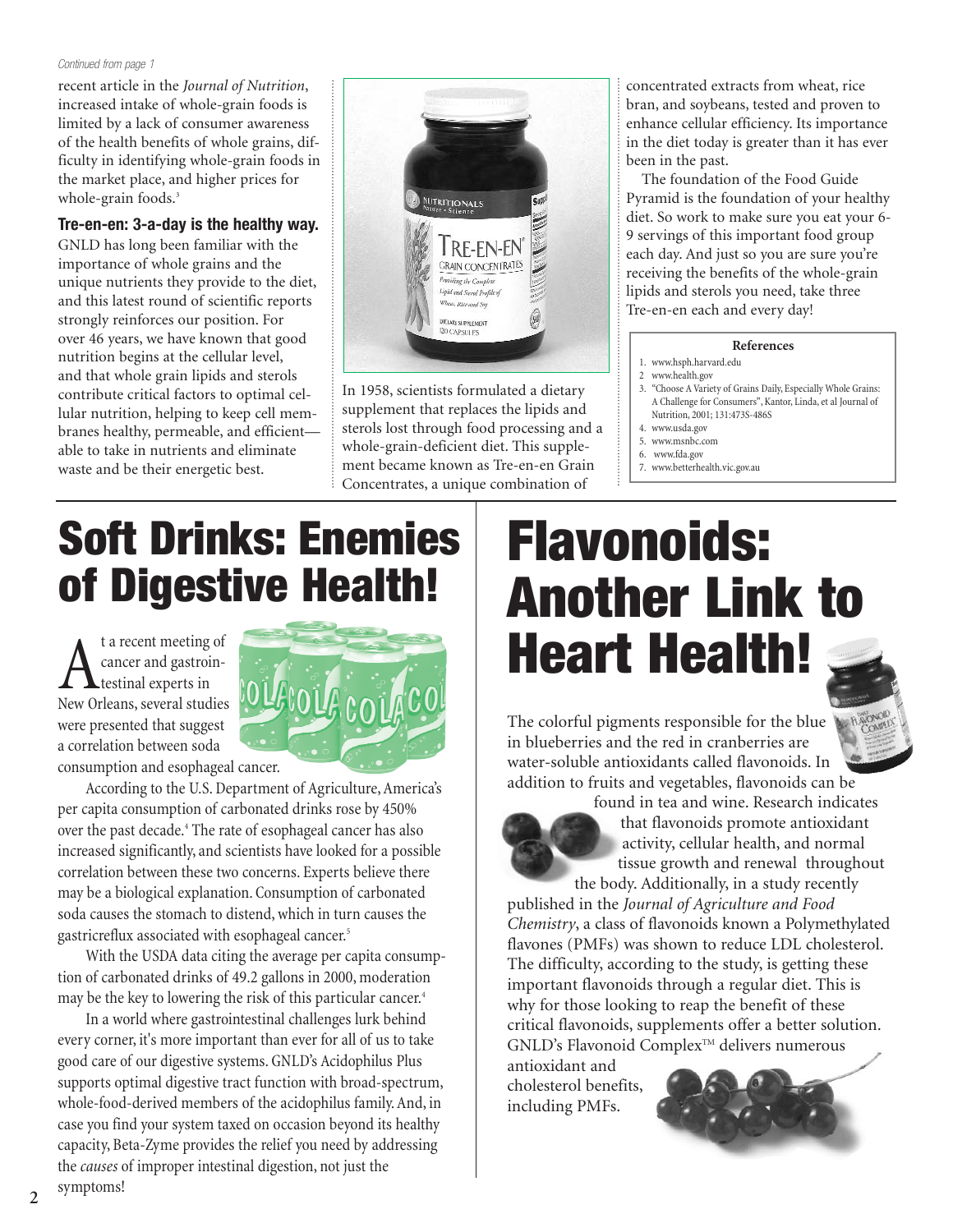

### **The SAB Has The Answers!**

**GNLD's Scientific Advisory Board Answers Your Important Health Questions**

### **Q. Are GNLD's All-CTM Chewable tablets appropriate for children?**

**A.** Certainly. Vitamin C supplements are an important part of a nutritional program. Vitamin C provides antioxidant activity and is critical to the formation and maintenance of connective tissue. Vitamin C also supports proper functioning of the immune system. The natural cherry flavor of the All-C Chewable tablets makes them a good choice for children. Each tablet has the vitamin C value of four small oranges. In fact, all C gives you everything an orange does, except the water.

### **Q.** Can someone with diabetes drink Vitality Aloe Vera Plus™ **safely, since it contains fructose?**

**A.** Yes. Because Vitality Aloe Vera Plus is sweetened with fructose, which, unlike sucrose, does not produce an insulin spike, many people with diabetes are able to drink Vitality Aloe Vera Plus without difficulty. However, we always recommend that such questions be put to a personal physician. Diabetes is a serious medical condition that can be affected by diet and varies from person to person and can worsen with age—so dietary changes should be carefully considered.

### **Q.** Are there pesticides in Carotenoid Complex™?

**A.** There are no pesticides in any of our products, including Carotenoid Complex. We demand that our suppliers test and confirm every single batch to guarantee that our products are pesticide--and contamination-free—and that's not enough

for us! Once we obtain raw materials, every single batch is again tested for purity. Our testing protocols, which follow those of the American Organization of Analytical Chemists, are conducted routinely by outside laboratories to confirm that all GNLD products are pesticide- and contamination—free.

### **Q. Is there any change in the benefits of the nutrients in Vitality** Aloe Vera Plus<sup>™</sup> if the product is heated before **consuming?**

**A.** Vitality Aloe Vera Plus was formulated to be enjoyed chilled. If Vitality Aloe Vera Plus is simply warmed up, there should not be a considerable nutrient difference. Just avoid boiling the product.

### **Q. What coloring is used in Carotenoid Complex?**

**A.** Carotenoid Complex contains a unique mix of carotenoidrich extracts and concentrates from colorful fruits and vegetables, which contribute to the capsule's color. Additionally, the carotenoid annatto gives the capsule's shell its rich, dark, natural color.

### **Q. How much whole grain does it take to make a bottle of Tre-en-en® Grain Concentrates?**

**A.** Each bottle of Tre-en-en is equivalent to approximately 50 pounds of whole wheat, rice, and soy.